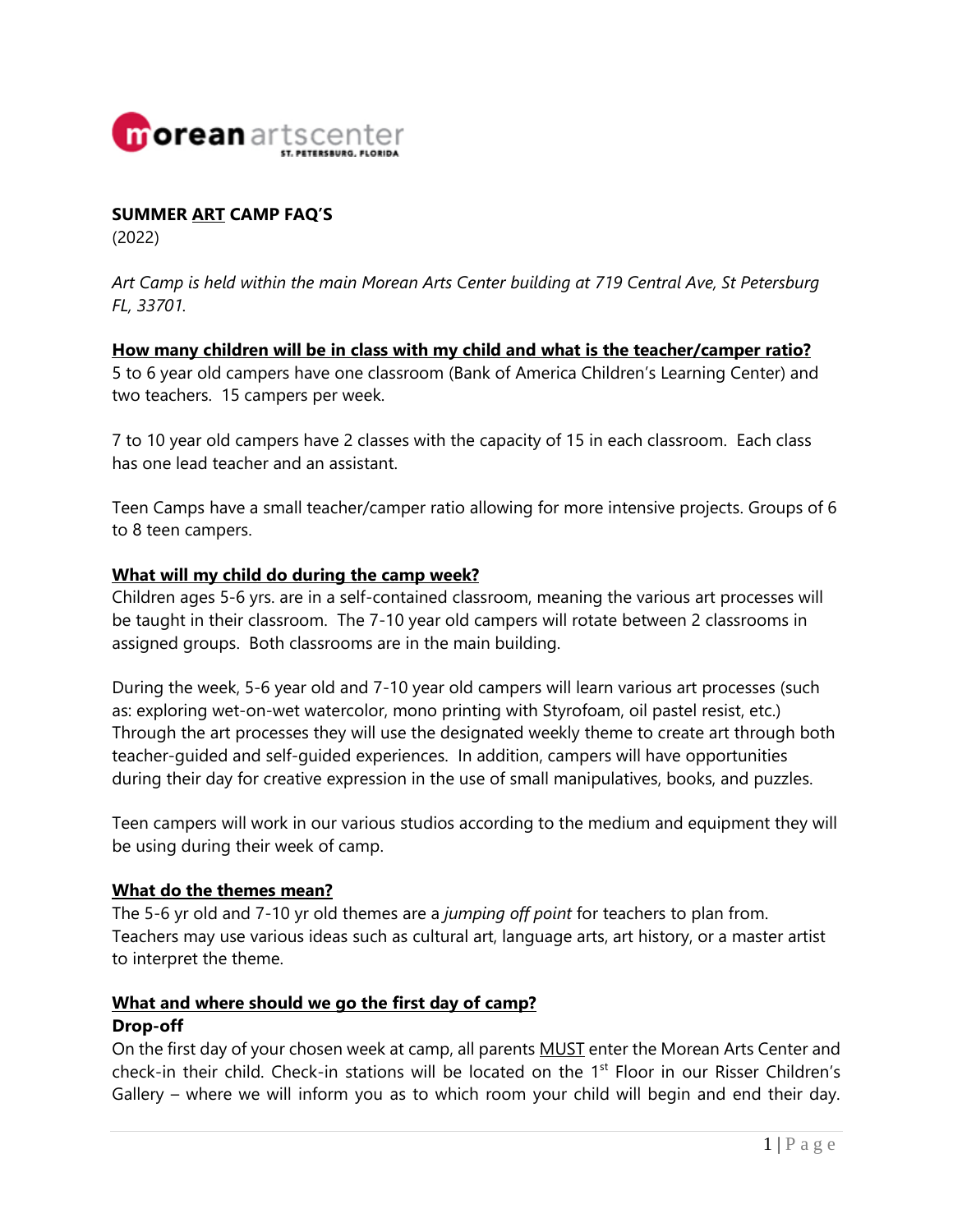Tuesday through Friday, curbside drop-off is available at the  $7<sup>th</sup>$  Street entrance from 8:45am to 9:15am. After 9:15am, parents will need to park and escort their camper to their classroom.

### **Pick-up**

All parents must come inside to pick up their child at the end of each camp day. All campers MUST sign out with their arts instructor before they leave the classroom with you.

## **How should my child dress for camp?**

Dress for mess. Dress comfortably (jeans, sneakers, t-shirts). Closed toed shoes are required (no flip-flops). "Roller or Heely" shoes are not allowed at camp.

### **Do you offer extended care?**

Yes. Extended care is available from 3:00-5:30pm for an additional \$75 per week. There is NO Before Care.

## **Will there be snacks?**

The Morean **does not** supply snacks. We will take a break in the morning and afternoon as needed and children who need to re-fuel can do so at that time. Please pack finger foods and an extra drink if needed.

## **Lunches**

Lunches may be brought from home or purchased through our on-site café. **Lunches will not be refrigerated.** Please include a freezer pack in your camper's lunch, if needed. We do not limit any foods from being brought onto the premises. We do prohibit food-sharing/trades between campers, but we do ask that parents make us aware of their children's allergies to that we can keep an extra eye out for the safety of those will food allergies.

## **Where will my child eat lunch?**

All ages will have lunch in either Room 101, the Chihuly Garden or the Risser Children's Gallery.

### **Are Scholarships/ Is Financial Assistance available?**

Yes and we encourage you to apply for it. We have a limited amount of scholarship funding available for those who provide verification of financial need. The scholarship application can be found on our website (Summer Camp page)—please print it out and follow directions to complete and submit for consideration.

## **What is your registration and refund policy?**

- **Registrations:** Payment is due at the time of registration. Enrollment is on a "first-come, first-served" basis.
- **Transfers:** Campers may transfer to another week provided space is available. Transfers must be made by the **Friday** prior to the start of their scheduled week of camp.